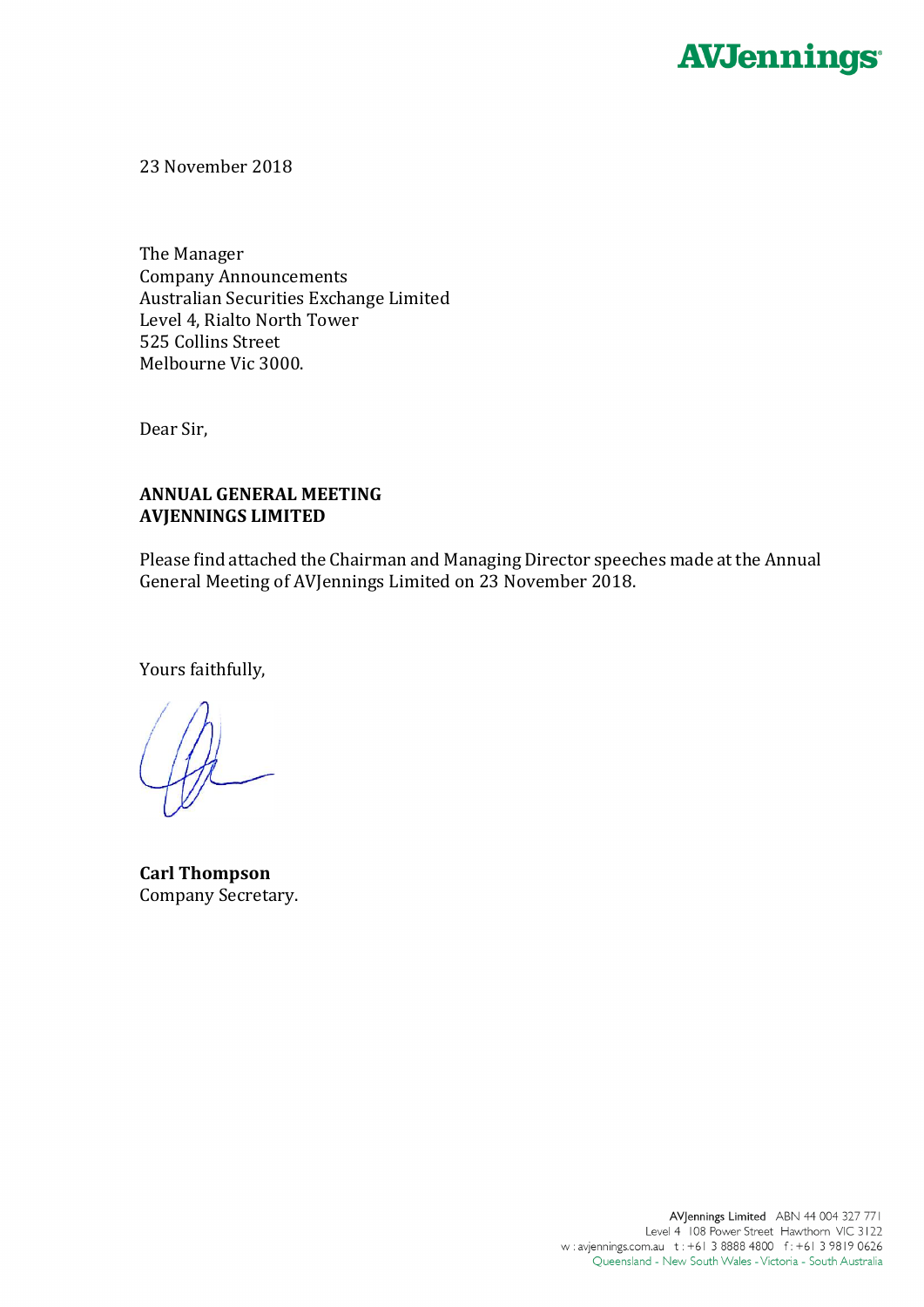

# **Annual General Meeting – Friday, 23 November 2018 at 10:00am**

#### **Chairman and Managing Director Speeches**

### **Chairman Speech**

Good morning ladies and gentlemen. My name is Simon Cheong and it is a pleasure to welcome you this morning to AVJennings' 2018 Annual General Meeting.

There is a quorum present so I declare this meeting open.

I would first like to introduce my fellow colleagues with me today.

With me here are my fellow members of the Board:

- Mr Jerome Rowley who is an independent Director and Deputy Chairman of the Board
- Mrs Elizabeth Sam a non-executive Director
- Mr Bobby Chin an independent Director
- Mr Bruce Hayman an independent Director
- Mr Teck Poh Lai an independent Director
- Mr. Tan Boon Leong a non-executive Director

In addition, Mr Peter Summers – the Company's Managing Director and Chief Executive Officer and, Mr Carl Thompson who is the Company Secretary, are here.

I would also like to introduce Mr Mark Conroy and Mr Glenn Maris, from Ernst and Young, the Company's External Auditor.

This morning I will highlight our strategy, the changes our industry is going through and how we, as a company, are responding to current challenges and opportunities.

Following my remarks, I will hand over to Peter who will take you through a review of the 2018 financial year and make some further comments on the outlook for the year ahead.

There will be a general forum for questions and comments following Peter's address and I will then proceed with the meeting's formal agenda as set out in the Notice of Meeting distributed to shareholders ahead of this meeting.

For more than 85 years, AVJennings has helped people build a brighter future by creating communities they feel a part of.

Our strategy is centred on delivering strong and sustainable outcomes – for our customers, our shareholders and other stakeholders.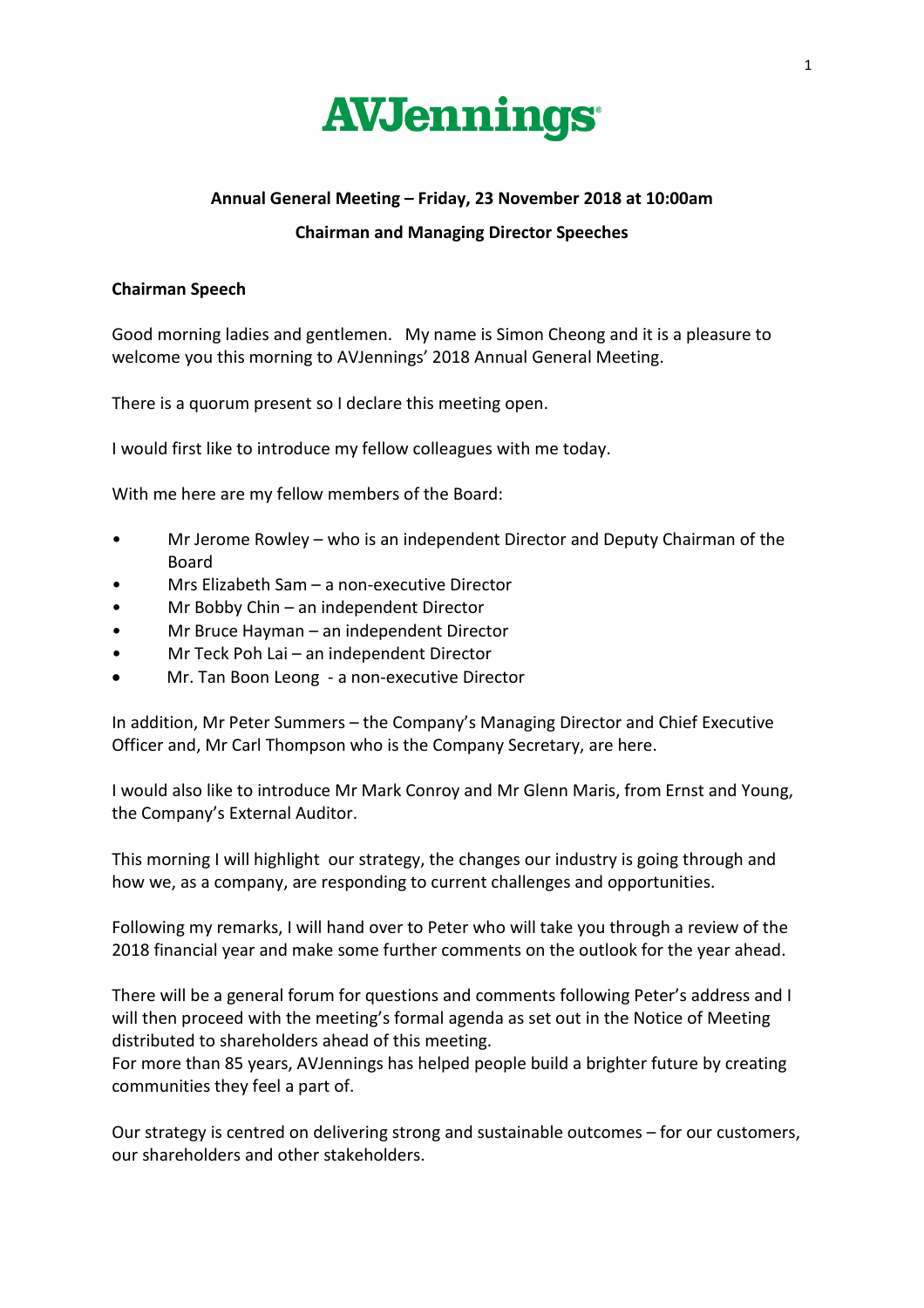Key aspects of our strategy include:

- 1. A primary focus on horizontal residential developments;
- 2. Maintaining geographic diversity;
- 3. Targeting a stable, traditional customer profile;
- 4. Having an attractive, high quality product that is affordable.

Over the last 5 years we have delivered solid growth and returns for our shareholders. For the 2018 financial year, AVJennings recognised revenue of \$374.3 million and profit before tax of \$45.1 million, driven by a strong contribution from projects in New South Wales.

In terms of returns for our shareholders, over the past four years, revenue and earnings per share have increased at compounded annual growth rates of 10.6% and 13.4% respectively. Dividends remain important and we were pleased to declare a fully franked final dividend of 3.0 cents per share, taking total dividends declared for the year to 5.0 cents per share, in line with last financial year.

Notwithstanding the short term impacts from existing market conditions we see continued opportunity within our portfolio to grow the business. Our focus remains on profitably growing the business for the long term.

Turning to our business, one of the many strengths of AVJennings is its scale.

The business continues to have a strong underlying base with a land bank of around 10,000 lots and we will look to further grow this base.

Over 880 lot equivalents were acquired during the year with notable acquisitions in Kogarah and Huntley in New South Wales, and another two greenfield sites in Brisbane, Ripley and Deebing Heights.

On future acquisitions, our policy is to buy through the cycle to keep a viable and diverse mix of projects in our portfolio. In September we acquired Hall Farm in Orewa, near Auckland, which will yield approximately 580 lots. This green-fields site is already zoned residential, includes 5 commercial lots and is 37km north of Auckland. The acquisition expands the scale of AVJennings' NZ operations into retail land sales as well as sales to builders.

We will continue to be selective but seek to maintain a diverse geographic and product mix.

Moving on to the changes our industry is facing. This is undoubtedly a challenging time for the residential real estate market and we are not immune. The combination of a tightening of credit markets, oversupply of apartments in some areas and a reduction in foreign investment has all had an impact on sentiment.

However, we are a company that is diversified not only geographically but also in terms of product offerings. We have always taken a long term view and have seen more difficult conditions than what we are seeing today.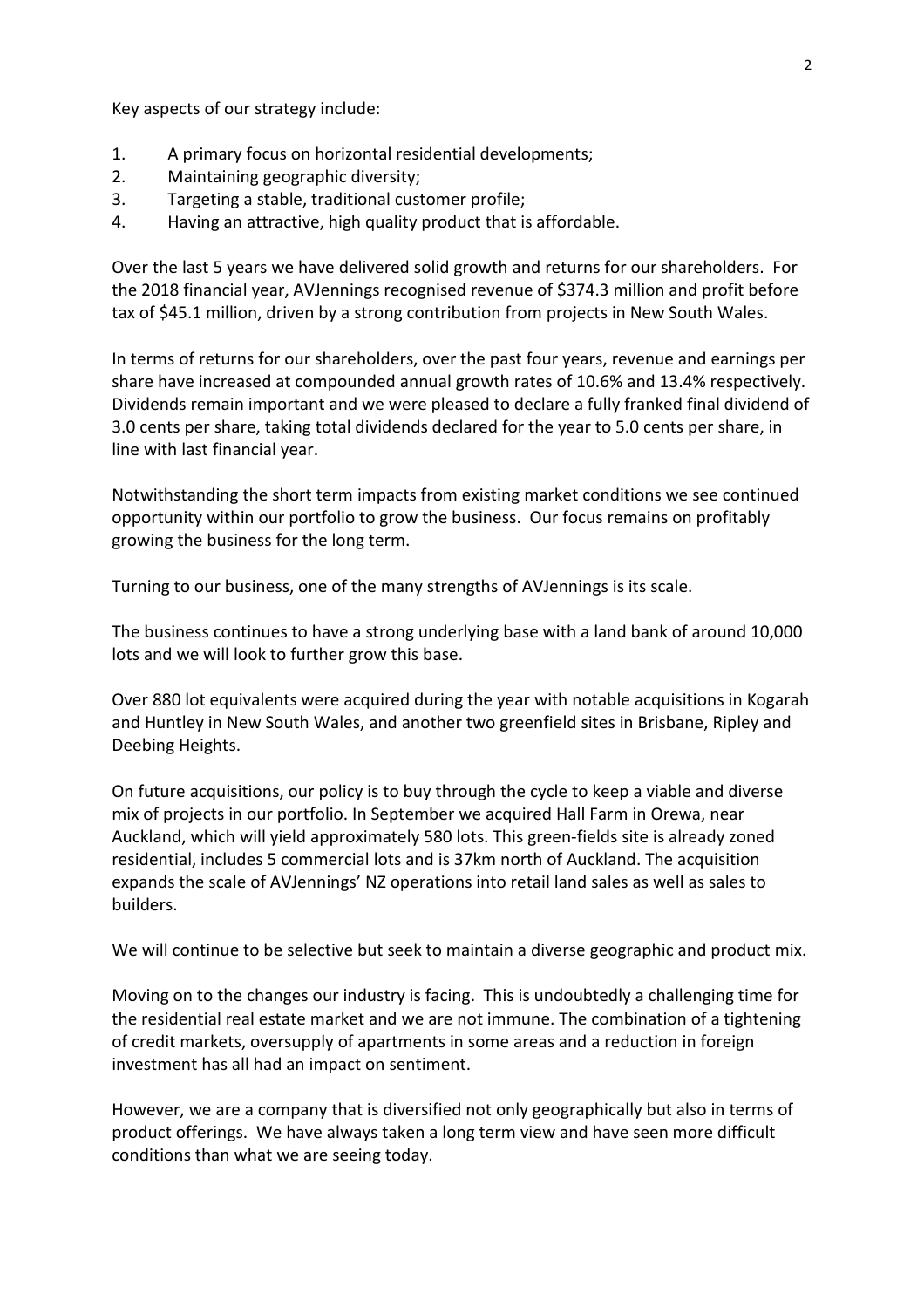Nonetheless, softening in any market can create opportunities especially in terms of acquiring sites which is important to long term business sustainability.

The tightening of credit markets may also have the effect of favouring owner occupiers over investors. Owner occupiers form by far the majority of our customers.

I remain optimistic about the future and we remain focused on sustained long-term growth. While there may be some short-term pain across the industry, we are committed to profitably growing AVJennings. Furthermore, the market outlook continues to be supported by positive economic fundamentals, including low interest rates and population growth and we are ready to assess and take advantage of opportunities as they arise.

Before closing, I would like to thank my fellow Directors for their guidance throughout the year, Peter and the entire Executive team, and all of the AVJennings staff who helped us deliver a solid 2018 year. Finally a thank you to our shareholders for your continued support.

I am confident we have the right strategy in place to continue to grow and deliver for our shareholders and customers.

I will now hand over to Peter to provide commentary on operations and review of FY18.

#### **Managing Director Speech**

Thank you Simon and good morning.

This morning, I will discuss three topics.

Firstly, I will talk to the continuing transition we are seeing in our business, which as I have discussed before, is the progression of old projects and the advancement of newer ones.

I will then provide some comments around the financial performance for financial year 2018 and also expand on the comments Simon made earlier around the industry dynamics we are currently facing.

In the context of these industry dynamics, I will talk to the outlook for the year ahead.

Let me begin with some comments that I have made previously around the transition in the business that we experienced during the year.

During the 2018 financial year, we continued to progress the more mature projects which have formed the basis of over four years of strong results.

In recent years these projects have driven significant growth in activity levels, and it is these projects which are still driving most of our financial results.

The second part of our business has been to advance newer projects to the stage where they are contributing to profit.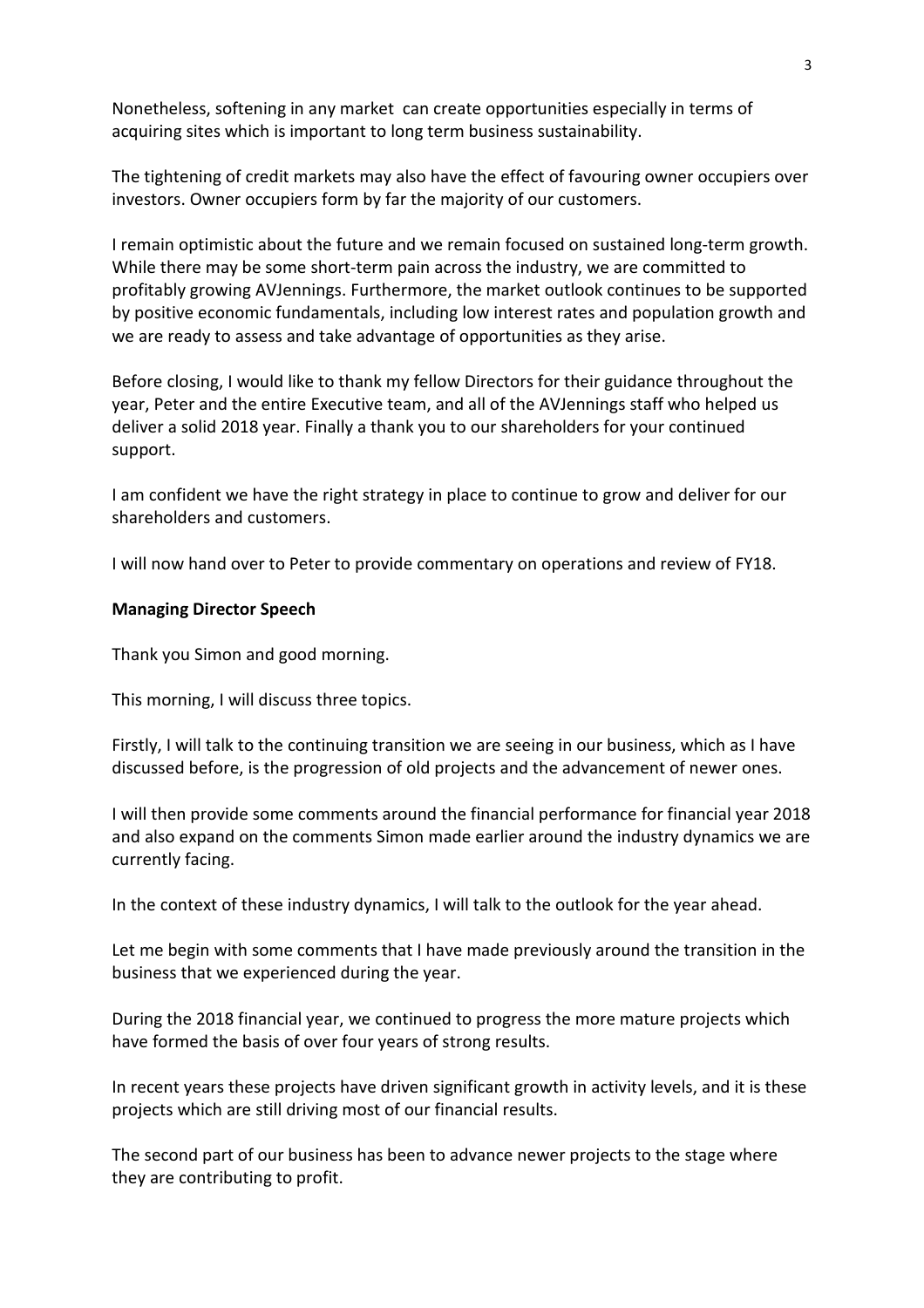But these projects are also the part of the business that can experience the greatest delays due to planning and other constraints and disappointingly, many of these projects did not contribute what we would have liked to our 2018 financial results.

These projects are the stepping stone to the next phase of growth and we believe contributions from these projects is right around the corner. Pleasingly, one of the projects, Lyndarum North, will see its first settlements occur in December 2018, with considerable pre-sales forecast to settle in the second half of FY2019.

Turning to the financial results for the 2018 financial year, revenue was down 6.8% to \$374.3 million and profit before tax declined by 11.7% to \$45.1 million.

We did see strong net operating cashflows of \$47.9 million in FY2018, which allowed the company to reduce net debt from \$164.1 million to \$130.7 million. Our net gearing ratio dropped to 20.4%, giving greater financial capacity and flexibility for future acquisitions, which I will discuss shortly.

However, in FY2018 some projects did have challenges and delays in completing some stages which resulted in certain contracts not reaching the point necessary for revenue and profit to be recognised by the end of the financial year.

The most material of these was at Cobbitty, in Sydney, the impact of which was the deferral of \$6.1 million net profit before tax. In addition to contributions from Cobbitty, we expect to see significant contributions going forward from other projects, including Lyndarum North, and other more recent acquisitions.

Lyndarum North is a large land subdivision we are undertaking in a joint venture with AustralianSuper. It has experienced many planning delays over recent years and this year was also impacted by a scarcity of specialist contractors. However we had 396 contracts on hand as at 30 June 2018 and, as I mentioned earlier, settlement of these will begin to flow in December 2018.

I would now like to expand on the comments Simon made earlier around the dynamics we are currently experiencing in the residential real estate market.

At our full year 2018 results announcement in August, we said that we had seen, and expected to see, some further softening in the Sydney and Melbourne markets.

There were several reasons for this statement.

Firstly, pricing. Prices needed to correct to some extent. The issue of affordability is real, and sooner or later pricing cannot keep going up, particularly in the face of a period of stagnant wages growth.

Secondly, credit availability was becoming more of a factor.

And thirdly there was also an uncertain political outlook with elections in Victoria this weekend and next year, a state election in New South Wales and of course the Federal election in 2019. Historically, elections have temporarily reduced activity in the residential market.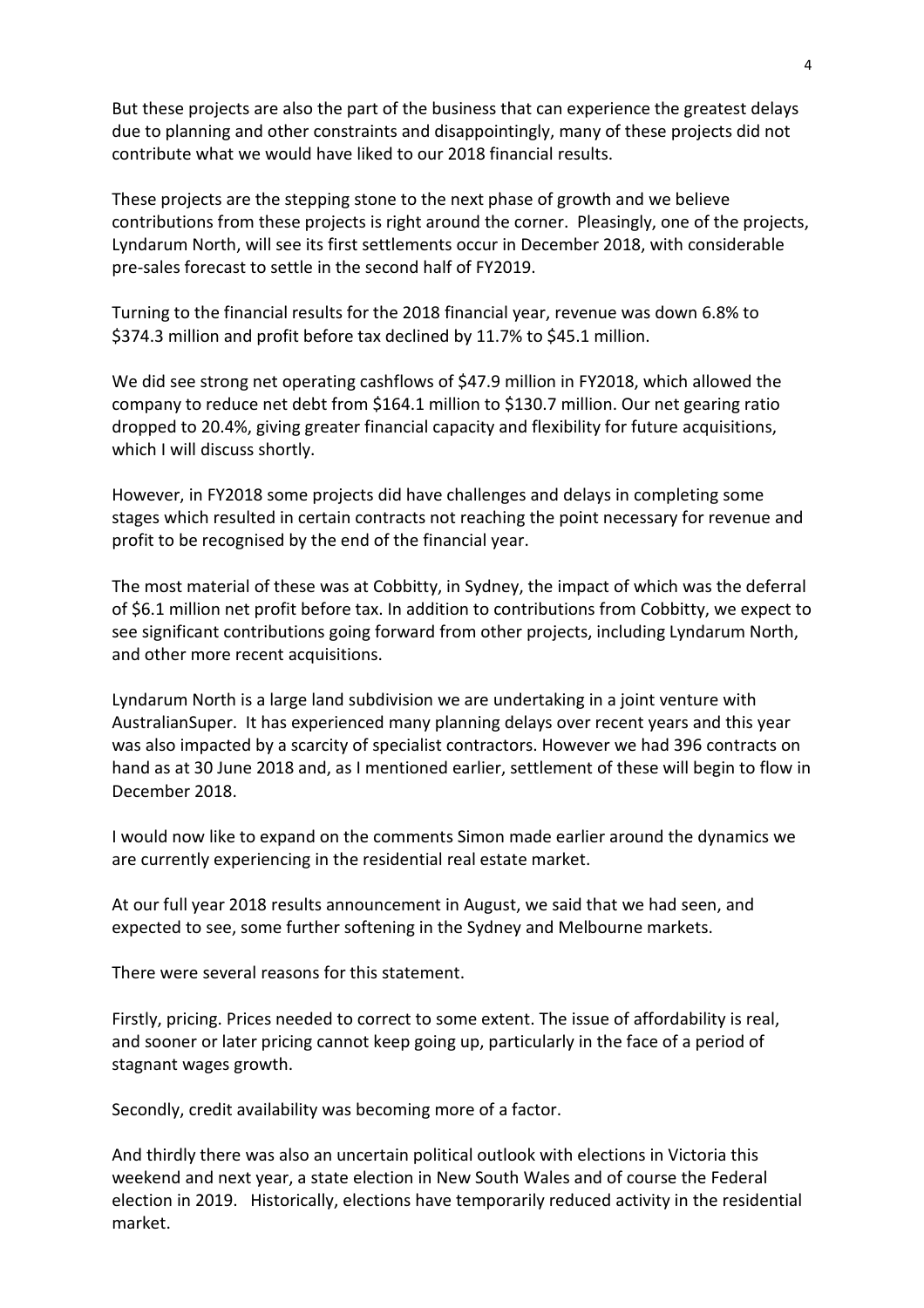There is no doubt that the impacts of these factors have been greater than expected in the short-term. This is not uncommon with markets correcting as sometimes sentiment can run ahead of fundamentals.

In terms of pricing, Melbourne and Sydney have seen some corrections. However, our segment should not be confused with other segments where pricing during an upmarket is fuelled by mechanisms such as auctions and where high end properties are a feature of the market.

The issue of credit has certainly impacted more than expected when we announced our 2018 results, with the Royal Commission outcomes being a significant factor.

Politically, the period since our announcement has seen a new Prime Minister appointed and arguably, there has been an even greater loss in confidence from Australians in politics generally.

And all of this has generated constant, negative and often exaggerated media. However, whilst it can be argued that changes to the credit environment may have structural elements, in the main they, and issues related to pricing and politics, are more related to corrections rather than changes in fundamentals.

In fact, fundamentals remain strong with:

- low unemployment;
- a solid economy;
- shortages of detached dwellings, townhouses and low-rise apartments in Sydney, Melbourne and Auckland;
- low interest rates and inflationary expectations; and
- migration, whilst under renewed discussion, is likely to remain supportive of growth in the medium term.

In terms of migration and population growth, we agree it needs to be considered in terms of adequate infrastructure planning and, in our view, making greater use of regional areas.

However, it also needs to take into account our country's need to grow, especially to handle the costs of an ageing population. This has always been a major factor in recent population targets.

Our approach to all this is: Work in progress. Whilst we still have 6 weeks or so until the end of the half year, we expect work in progress levels to be around similar levels to 30 June 2018.

And as things stand today that is likely to be the case at 30 June 2019 as well.

However, that does not mean no change within the product and portfolio mix with greater built form levels compared to land only and an adjustment between the regions to reflect conditions.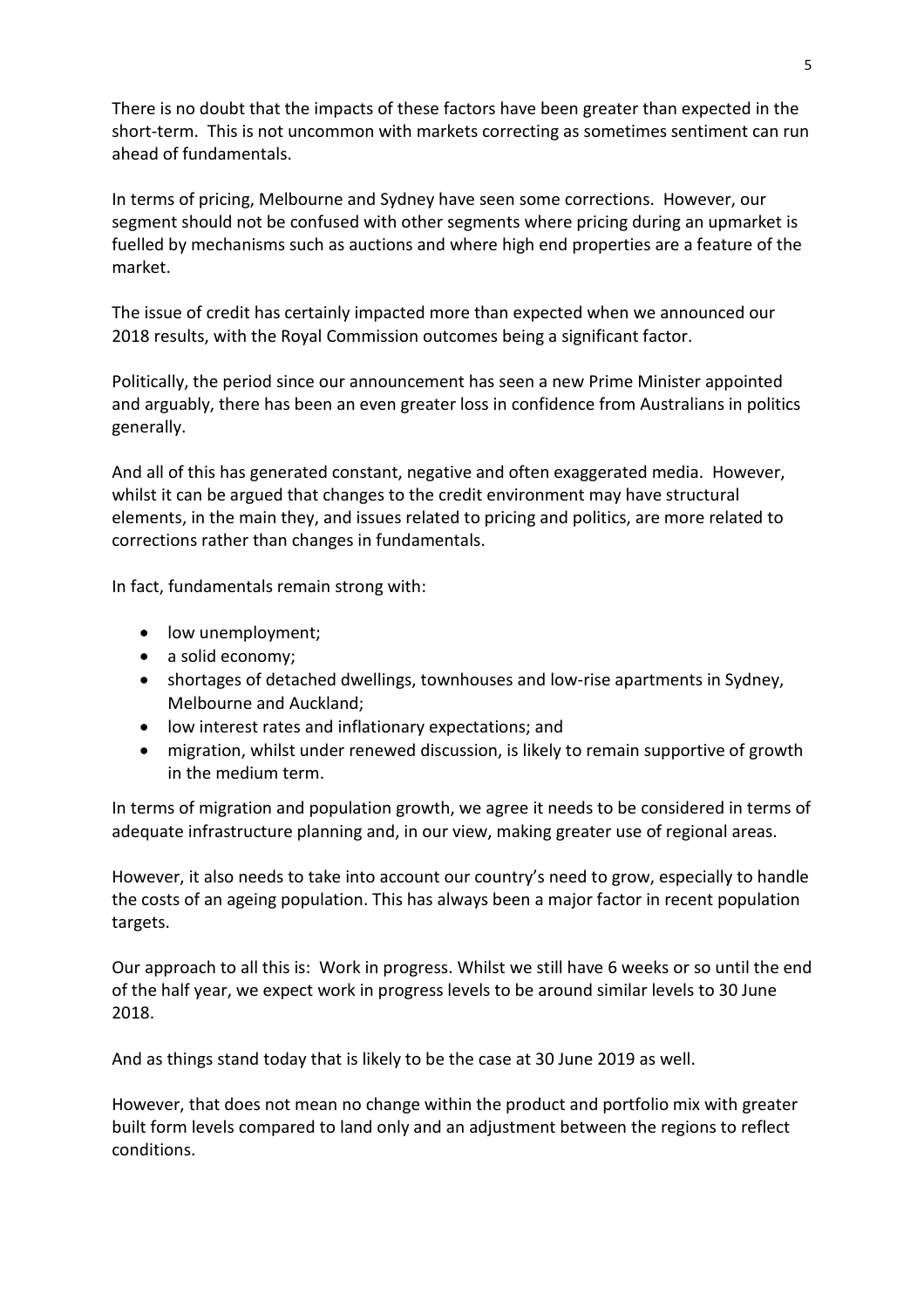We always expected these changes, plus existing project timings, to be heavily weighted toward the second half for the following reasons:

- We have stated previously we are increasing the amount of built form. Longer term, this is a safer strategy as it provides affordable completed housing which is the deepest and most resilient part of the market. But it does come with a longer lead time.
- The work in progress numbers in Queensland are increasing but are dominated by new projects which take time.
- There are also significant income streams from existing projects and customers weighted towards the second half including:
	- o Waterline Place (Gem apartments)
	- $\circ$  Lyndarum North (although stages 1-3 settlements commence in the first half)
	- o Builder sales on terms
	- o A change in revenue accounting standards, meaning more revenue is recognised on settlement, pushing some sales negotiation further out.
- In the current market conditions, the transaction cycle is longer than in recent periods.

# *Outlook*

The greater slowdown in the market has created more first half pressure and does create greater volatility. However:

- Approximately 66% of revenue that would be required to achieve a full year result similar to last year has either already settled or is under unconditional contracts and subject to production risk, is expected to settle this financial year;
- Dependent on market conditions, our work in progress levels support a full year result around a similar level to last year but also create a stock of completed housing required to support sales going forward.

We acknowledge the volatility of current market conditions and, will continue to monitor and, if necessary, will adjust the scale of the business operations accordingly.

Looking to the longer term strategy and the implications of these current market dynamics, while we will no doubt be impacted by the softer market conditions in the short term, we believe the medium to long term outlook remains solid. As Simon stated we have always had a main focus on the long term.

One advantage of a softening market is acquisitions. We are certainly seeing more sites becoming available and at better terms. We expect this to continue.

This point can't be overstated.

The fact is, one of the greatest risks to the long term health of not only our company, but the wider residential market, was the continuing rising expectations of land owners, including government land agencies.